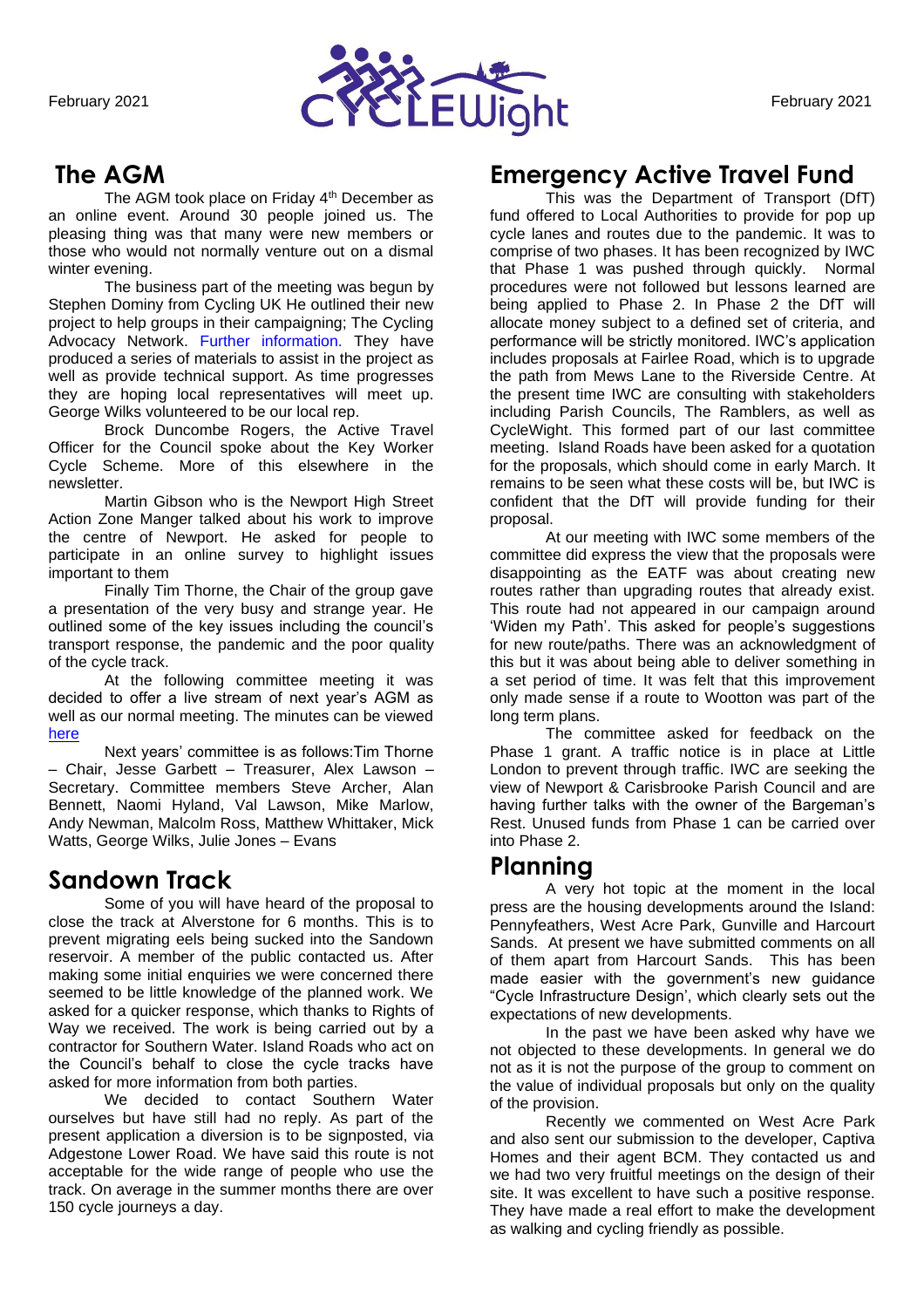### **Track Maintenance**

This has become a long running saga. We have been contacted again in the last few days by two people concerned with the state of the track at Blackwater and **Merstone** 

Our latest correspondence with the Council over the contract has thrown some more light on present conditions. At present there is to be no work on paths in the Newport to Sandown track area until WightFibre have finished their work. This should end on 31st March. We did ask to walk the route with surveyors to understand better the surveying system but were told it is carried out by a third party so this was not possible. The inspections are done during the summer period; "the defects that are recorded are then calculated in accordance with the contract to achieve the individual scores." These inspections are every two years. As the scores are an average for the whole route this allows for sub standard sections to 'pass'. We have asked to see the actual reports.

The next Health and Safety audit is to be by 31st March, We will then be interested to hear from members if there are sections on the cycle paths which thy consider as dangerous.

#### **E bikes Charging Facilities**

I have been riding an ebike for several years now and am aware of how having an ebike has enabled me not just to cycle again but, above all, to enjoy the exercise. Which, of course, encourages me to do more.

There are far more people riding ebikes now. However, as with electric cars, I know that a major issue is the fear of running out of power – ebikes are often very heavy making them difficult to ride without power. Identifying more places on the Island able to offer charging facilities would enable more people to use their ebikes for more journeys, which would be good for health as well as better for the environment.

Last year I realised that the list of places offering charging facilities for electric bikes was out of date so I volunteered to try to update the list. CYCLEWight was very supportive but then the lockdowns began and I had to put the plan on hold. At



the beginning of this year I suggested to CYCLEWight that I have another go at updating the list and possibly add more places via an article in the Newsletter, which could also include a questionnaire. Would you be willing to allow someone to charge at your business? Can you complete the questionnaire? Here

While anyone requiring a charge for their ebike would have to provide their own charger (there are many different types of charger) all that is required to charge an ebike battery is an ordinary household socket. This will be useful for visitors wishing to bring their ebike to the IOW – when that becomes possible again. The final step would be an app. Any one? Claire Franklin

### **Key Worker Cycle Scheme**

Isle of Wight Council Key Worker Cycle Scheme was introduced at the start of the first COVID-19 lockdown in April 2020 to provide key workers with a safe, cheap, and healthy way to travel to work during the pandemic. The scheme had two strands. Firstly, it offered free access to a short-term bike loan to give key workers, who did not own a bike, the opportunity to try cycling to work. Secondly, where a key worker already owned a bike, the scheme offered a £50 voucher that could be redeemed against repairs and essential accessories which to help them start, or restart, cycling to work. The scheme ran under this format for the duration of the first lockdown, from April-June 2020, and continued to run in a reduced format offering bike loans to key workers for the rest of 2020, and into 2021.

681 key workers applied for the voucher to purchase cycle repairs and essential accessories to help cycling. 508 applicants received a voucher and 393 applicants redeemed their voucher at a participating cycle supplier. 163 key workers applied for and received bike loans ranging from 1-3 months to help them try cycling to work. The suppliers to the scheme were very satisfied with how it worked.



**Key workers having their bikes maintained as part of the voucher scheme**

Follow-up surveys showed that three unique conditions presented by the Covid-19 lockdown proved to be significant in encouraging participants to take part in the scheme. These conditions included, public transport becoming a less attractive option, health and wellbeing becoming more important and the roads being quieter due to reduced vehicular traffic levels. There was a 100% increase amongst voucher participants and a 275% increase amongst bike loan participants, which cycle to work as their main transport mode six-months after finishing the scheme compared to prior to registration.

Brock Duncombe Rogers,

### **IWC wants you! Urgent!**

The Council is asking residents to complete a questionnaire about cycling and walking. It closes on Sunday 28th Feb. Please do it today if you have not done so already. [Here](https://www.surveymonkey.com/r/activetravelconsultationtest)